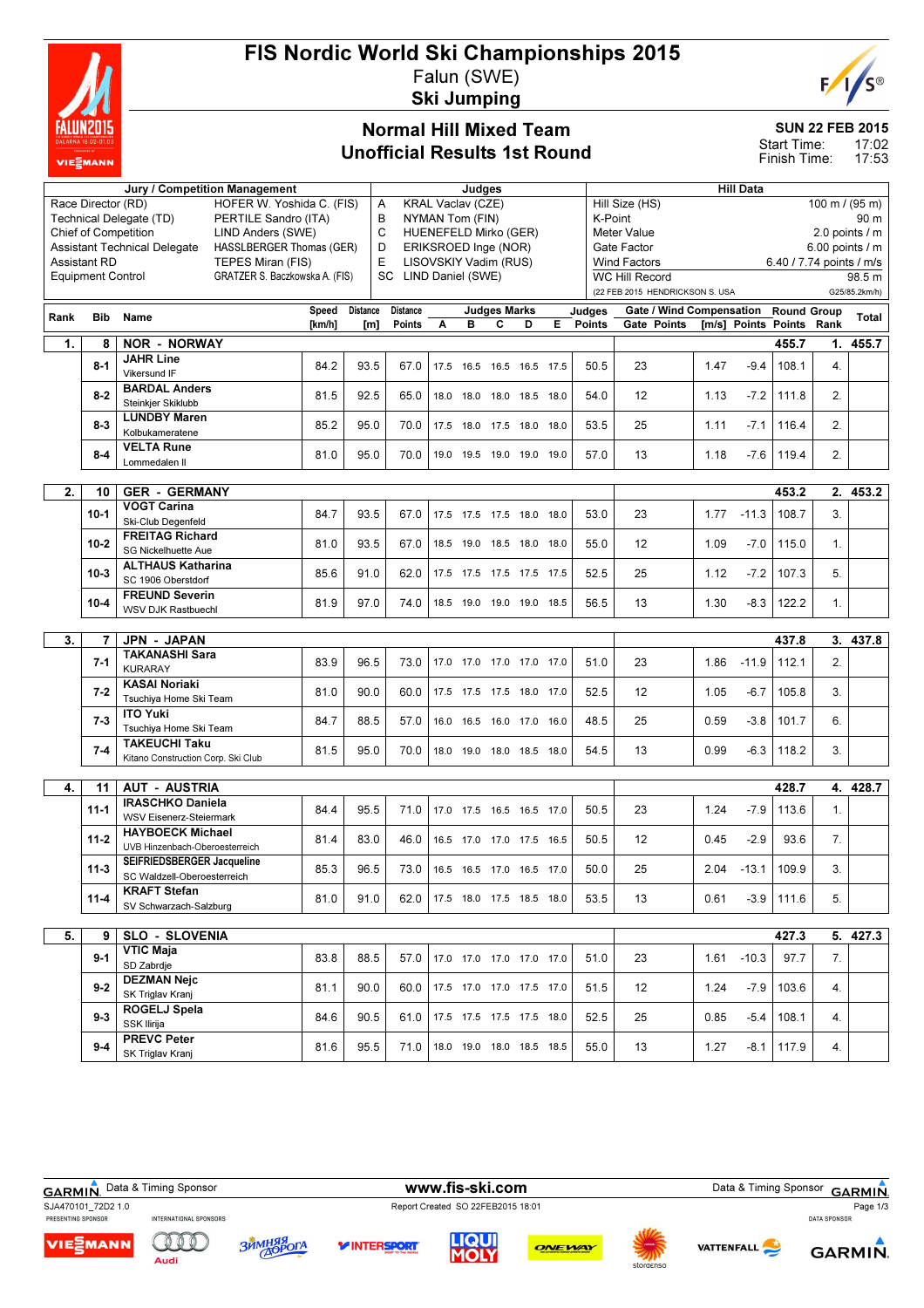

## FIS Nordic World Ski Championships 2015 Falun (SWE)

Ski Jumping

### Normal Hill Mixed Team Unofficial Results 1st Round

#### SUN 22 FEB 2015 17:02

F)

17:53 Start Time: Finish Time:

| Rank | <b>Bib</b> | Name                                                               | Speed  | <b>Distance</b> | <b>Distance</b> |   |                              | <b>Judges Marks</b> |   |   | Judges | Gate / Wind Compensation Round Group |      |               |                          |     | Total     |
|------|------------|--------------------------------------------------------------------|--------|-----------------|-----------------|---|------------------------------|---------------------|---|---|--------|--------------------------------------|------|---------------|--------------------------|-----|-----------|
|      |            |                                                                    | [km/h] | [m]             | Points          | A | в                            | C                   | D | Е | Points | Gate Points                          |      |               | [m/s] Points Points Rank |     |           |
| 6.   | 5          | <b>USA - UNITED STATES</b>                                         |        |                 |                 |   |                              |                     |   |   |        |                                      |      |               | 395.5                    | 6.  | 395.5     |
|      | $5 - 1$    | <b>ENGLUND Nita</b><br>Steamboat Sprgs Winter Sprts Club           | 84.4   | 94.0            | 68.0            |   | 18.0 16.5 16.5 16.5 17.0     |                     |   |   | 50.0   | 23                                   | 1.67 | $-10.7$       | 107.3                    | 5.  |           |
|      | $5 - 2$    | <b>ALEXANDER Nicholas</b><br>Lebanon Outing Club                   | 80.7   | 82.5            | 45.0            |   | 16.5 16.5 16.5 16.5 16.5     |                     |   |   | 49.5   | 12                                   | 1.22 | $-7.8$        | 86.7                     | 11. |           |
|      | $5 - 3$    | <b>HENDRICKSON Sarah</b><br>Womens Ski Jumping USA                 | 85.2   | 98.5            | 77.0            |   | 16.0 16.0 16.0 16.0 16.5     |                     |   |   | 48.0   | 25                                   | 0.66 | $-4.2$        | 120.8                    | 1.  |           |
|      | $5 - 4$    | <b>RHOADS William</b><br><b>UOP Sports Clubs</b>                   | 81.5   | 78.5            | 37.0            |   | 16.0 16.0 15.5 16.0 16.5     |                     |   |   | 48.0   | 13                                   | 0.67 | $-4.3$        | 80.7                     | 11. |           |
|      |            |                                                                    |        |                 |                 |   |                              |                     |   |   |        |                                      |      |               |                          |     |           |
| 7.   | 2          | FRA - FRANCE                                                       |        |                 |                 |   |                              |                     |   |   |        |                                      |      |               | 387.8                    | 7.  | 387.8     |
|      | $2 - 1$    | <b>LEMARE Lea</b><br>Courchevel                                    | 84.7   | 82.5            | 45.0            |   | 16.5 16.5 16.5 16.5 16.5     |                     |   |   | 49.5   | 23                                   | 1.17 | $-7.5$        | 87.0                     | 9.  |           |
|      | $2 - 2$    | <b>LAMY CHAPPUIS Ronan</b><br><b>Bois D'amont</b>                  | 81.3   | 84.0            | 48.0            |   | 17.0 16.0 17.0 16.5 16.5     |                     |   |   | 50.0   | 12                                   | 0.38 | $-2.4$        | 95.6                     | 6.  |           |
|      | $2 - 3$    | <b>CLAIR Julia</b><br>Xonrupt                                      | 84.5   | 88.0            | 56.0            |   | 17.5 17.5 17.0 17.5 17.5     |                     |   |   | 52.5   | 25                                   | 1.32 | $-8.4$        | 100.1                    | 7.  |           |
|      | $2 - 4$    | <b>DESCOMBES SEVOIE Vincent</b><br>Douanes - Chamonix              | 81.1   | 91.0            | 62.0            |   | 17.5 17.5 17.0 17.5 17.5     |                     |   |   | 52.5   | 13                                   | 1.47 | $-9.4$        | 105.1                    | 7.  |           |
|      |            |                                                                    |        |                 |                 |   |                              |                     |   |   |        |                                      |      |               |                          |     |           |
| 8.   | 4          | <b>RUS - RUSSIAN FEDERATION</b><br><b>AVVAKUMOVA Irina</b>         |        |                 |                 |   |                              |                     |   |   |        |                                      |      |               | 382.2                    | 8.  | 382.2     |
|      | $4 - 1$    | Moscow RGSH Stolitsa Dinamo<br><b>HAZETDINOV Ilmir</b>             | 84.8   | 88.0            | 56.0            |   | 17.0  16.5  17.0  17.0  17.0 |                     |   |   | 51.0   | 23                                   | 1.23 | $-7.9$        | 99.1                     | 6.  |           |
|      | $4 - 2$    | <b>CSKA</b>                                                        | 80.9   | 83.5            | 47.0            |   | 17.0 16.0 16.5 16.5 16.5     |                     |   |   | 49.5   | 12                                   | 1.19 | $-7.6$        | 88.9                     | 9.  |           |
|      | $4 - 3$    | <b>TIKHONOVA Sofia</b><br>Saint-Petersburg KOR1 Dinamo             | 85.3   | 87.0            | 54.0            |   | 17.0 16.0 16.5 17.0 17.0     |                     |   |   | 50.5   | 25                                   | 0.72 | -4.6          | 99.9                     | 8.  |           |
|      | 4-4        | <b>MAKSIMOCHKIN Mikhail</b><br>Nizhniy Novgorod                    | 81.0   | 84.5            | 49.0            |   | 17.0 17.0 16.5 16.5 16.5     |                     |   |   | 50.0   | 13                                   | 0.73 | -4.7          | 94.3                     | 9.  |           |
| 9.   | 1          | <b>ITA - ITALY</b>                                                 |        |                 |                 |   |                              |                     |   |   |        |                                      |      |               | 374.5                    | 9.  | 374.5     |
|      | $1 - 1$    | <b>RUNGGALDIER Elena</b><br><b>GRUPPO SCIATORI FIAMME GIALLE</b>   | 84.2   | 84.0            | 48.0            |   | 16.5 16.0 16.5 16.0 16.5     |                     |   |   | 49.0   | 23                                   | 1.78 | $-11.4$       | 85.6                     | 11. |           |
|      | $1 - 2$    | <b>COLLOREDO Sebastian</b><br><b>GRUPPO SCIATORI FIAMME GIALLE</b> | 80.7   | 83.5            | 47.0            |   | 17.0 16.5 16.5 16.0 16.5     |                     |   |   | 49.5   | 12                                   | 1.37 | -8.8          | 87.7                     | 10. |           |
|      | $1 - 3$    | <b>INSAM Evelyn</b><br><b>GRUPPO SCIATORI FIAMME GIALLE</b>        | 85.2   | 86.0            | 52.0            |   | 16.5 17.0 17.0 17.0 17.0     |                     |   |   | 51.0   | 25                                   | 1.30 | -8.3          | 94.7                     | 9.  |           |
|      | $1 - 4$    | <b>BRESADOLA Davide</b>                                            | 81.1   | 91.5            | 63.0            |   | 17.5 17.5 17.0 17.5 17.5     |                     |   |   | 52.5   | 13                                   | 1.41 | -9.0          | 106.5                    | 6.  |           |
|      |            | C.S. Esercito                                                      |        |                 |                 |   |                              |                     |   |   |        |                                      |      |               |                          |     |           |
| 10.  | 3          | <b>FIN - FINLAND</b>                                               |        |                 |                 |   |                              |                     |   |   |        |                                      |      |               | 369.5                    | 10. | 369.5     |
|      | $3 - 1$    | <b>KYKKAENEN Julia</b><br>Lahti Ski Club                           | 84.2   | 86.0            | 52.0            |   | 17.0 17.0 17.5 17.0 17.0     |                     |   |   | 51.0   | 23                                   | 0.97 | $-6.2$        | 96.8                     | 8.  |           |
|      | $3 - 2$    | <b>MAEAETTAE Jarkko</b><br>Kainuun Hiihtoseura                     | 80.7   | 87.5            | 55.0            |   | 17.0 17.0 17.0 17.0 17.0     |                     |   |   | 51.0   | 12                                   | 1.34 | -8.6          | 97.4                     | 5.  |           |
|      | $3 - 3$    | <b>FORSSTROEM Susanna</b><br>Lahti Ski club                        | 84.5   | 76.5            | 33.0            |   | 15.0 14.5 15.5 15.5 16.0     |                     |   |   | 46.0   | 25                                   | 1.08 | -6.9          | 72.1                     | 11. |           |
|      | $3-4$      | <b>AHONEN Janne</b><br>Lahden Hiihtoseura                          | 81.8   | 89.0            | 58.0            |   | 17.0 17.5 17.0 17.0 17.0     |                     |   |   | 51.0   | 13                                   | 0.91 | $-5.8$        | 103.2                    | 8.  |           |
|      |            |                                                                    |        |                 |                 |   |                              |                     |   |   |        |                                      |      |               |                          |     |           |
| 11.  | 6          | <b>CZE - CZECH REPUBLIC</b>                                        |        |                 |                 |   |                              |                     |   |   |        |                                      |      |               | 351.2                    |     | 11. 351.2 |
|      | $6 - 1$    | DOLEZELOVA Michaela<br><b>TJ Frenstat</b>                          | 85.1   | 85.0            | 50.0            |   | 16.5 15.5 16.5 16.5 16.5     |                     |   |   | 49.5   | 23                                   |      | $2.08 - 13.3$ | 86.2                     | 10. |           |
|      | $6-2$      | <b>POLASEK Viktor</b><br>Sk Nove mesto na morave                   | 80.3   | 84.0            | 48.0            |   | 17.0 16.5 17.0 17.0 16.5     |                     |   |   | 50.5   | 12                                   | 1.18 | $-7.6$        | 90.9                     | 8.  |           |
|      | $6 - 3$    | <b>BLAZKOVA Barbora</b><br>Jkl Desna                               | 84.6   | 80.5            | 41.0            |   | 15.5 14.5 14.5 15.0 15.0     |                     |   |   | 44.5   | 25                                   | 0.86 | $-5.5$        | 80.0                     | 10. |           |
|      | $6 - 4$    | <b>MATURA Jan</b><br>Dukla Liberec                                 | 81.2   | 84.0            | 48.0            |   | 17.0 17.0 16.5 17.0 16.5     |                     |   |   | 50.5   | 13                                   | 0.68 | -4.4          | 94.1                     | 10. |           |

GARMIN. Data & Timing Sponsor **www.fis-ski.com** Data & Timing Sponsor GARMIN.

SJA470101\_72D2 1.0<br>
PRESENTING SPONSOR INTERNATIONAL SPONSORS<br>
PRESENTING SPONSOR INTERNATIONAL SPONSORS

VIE<sub>E</sub>MANN



*V***INTERSPORT** 







Page 2/3<br>Page 2/3